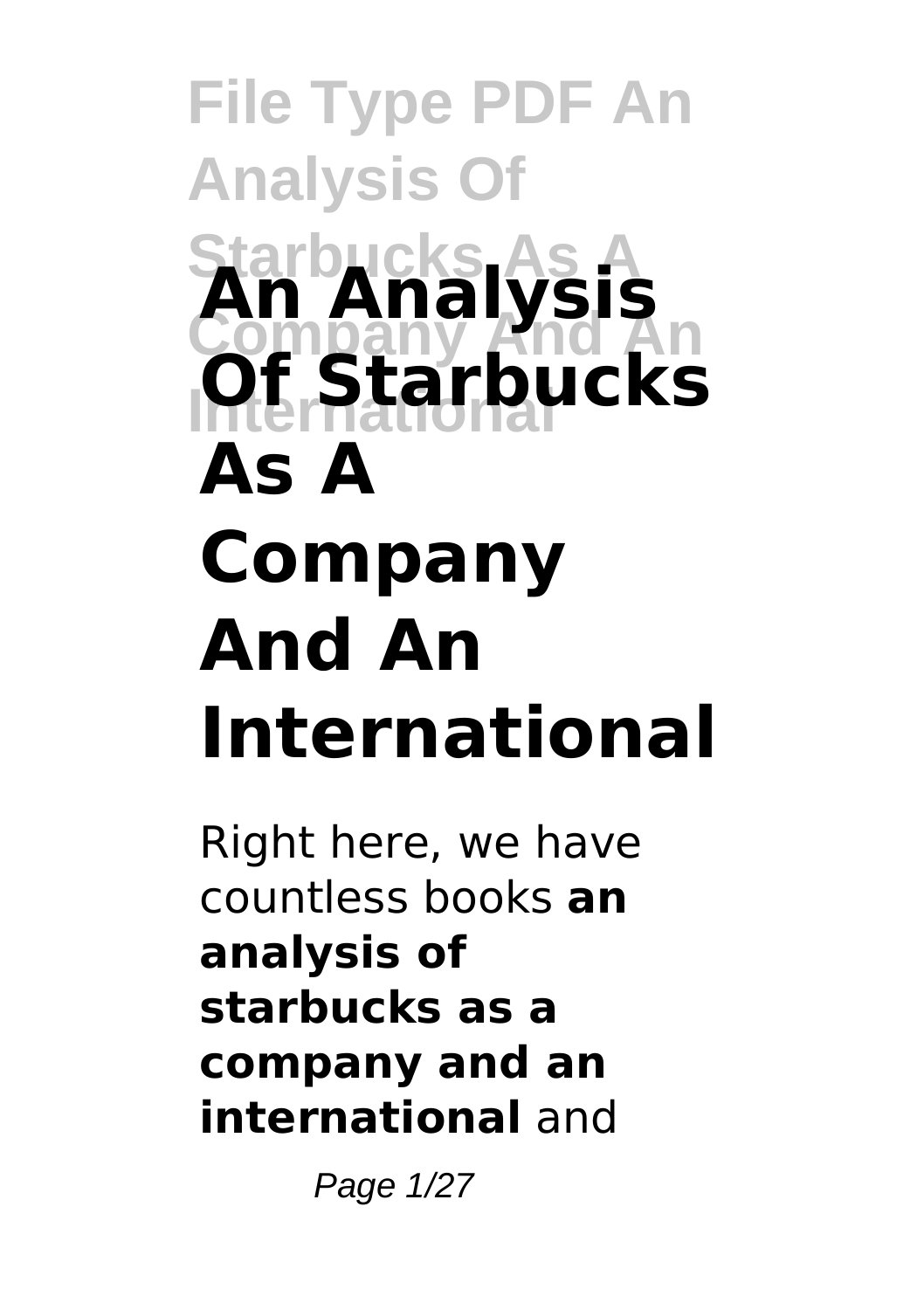**Sollections to check Out. We additionally n International present variant types**<br>and after that type of and after that type of the books to browse. The good enough book, fiction, history, novel, scientific research, as skillfully as various other sorts of books are readily available here.

As this an analysis of starbucks as a company and an international, it ends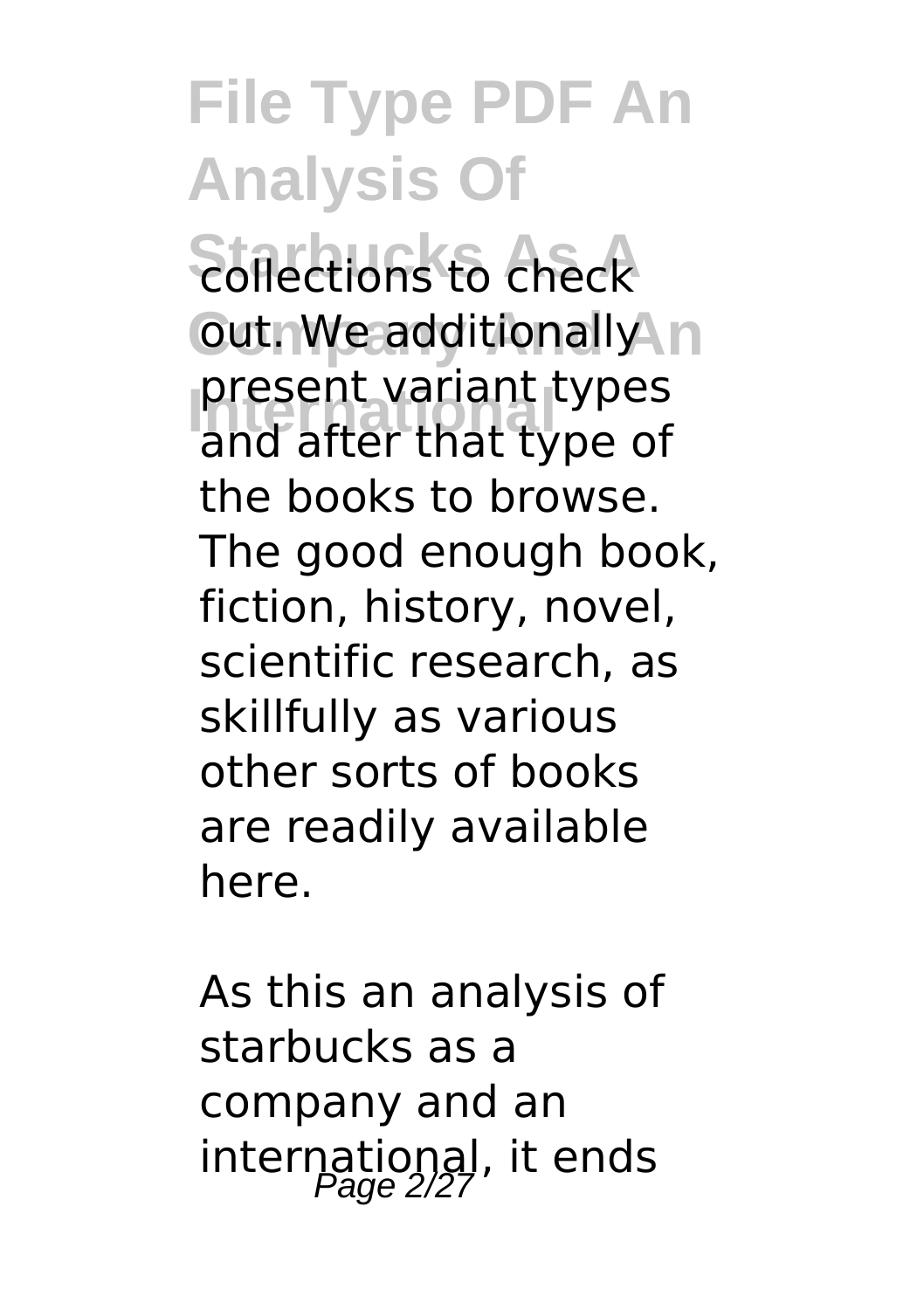**File Type PDF An Analysis Of Sceurring living thing** one of the favored An **books an analysis of**<br>starbucks as a starbucks as a company and an international collections that we have. This is why you remain in the best website to look the unbelievable books to have.

Create, print, and sell professional-quality photo books, magazines, trade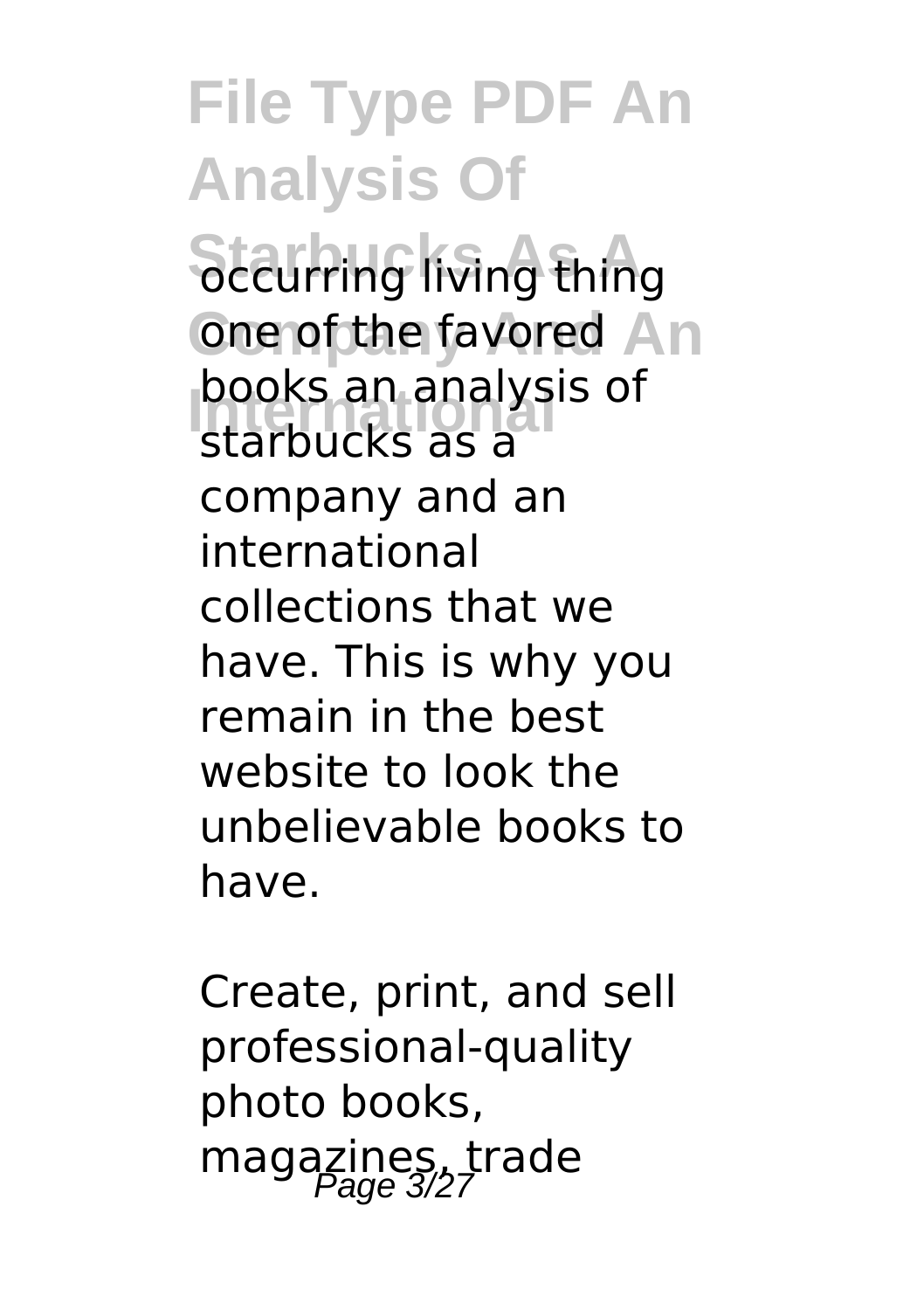**books**, and ebooks with Blurb! Chose from An **International** use Adobe InDesign or several free tools or ...\$this\_title.

#### **An Analysis Of Starbucks As**

The SWOT analysis of Starbucks is as follows: Starbucks Strengths – Internal Strategic Factors Strong brand image – Starbucks Corporation is the most popular and strongest brand in the food and<br>Page 4/27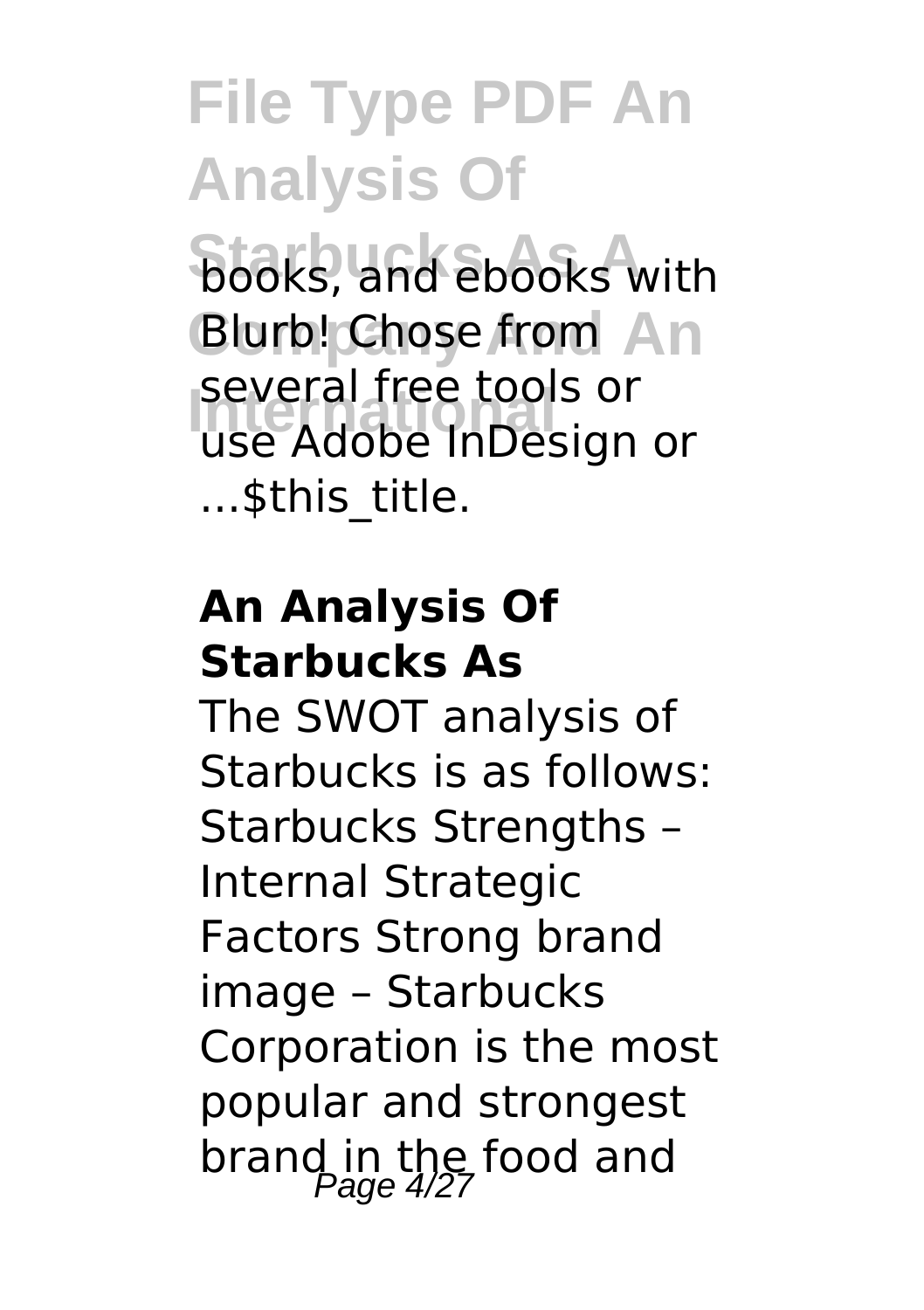**Beverage industry.** Its Size, volume, and then number of loyal<br>Customers have customers have kept growing over time.

#### **Starbucks SWOT 2020 | SWOT Analysis of Starbucks ...** Strategic Analysis Of Starbucks Corporation Starbucks, with its size and scale, has the power to take advantage of its suppliers but it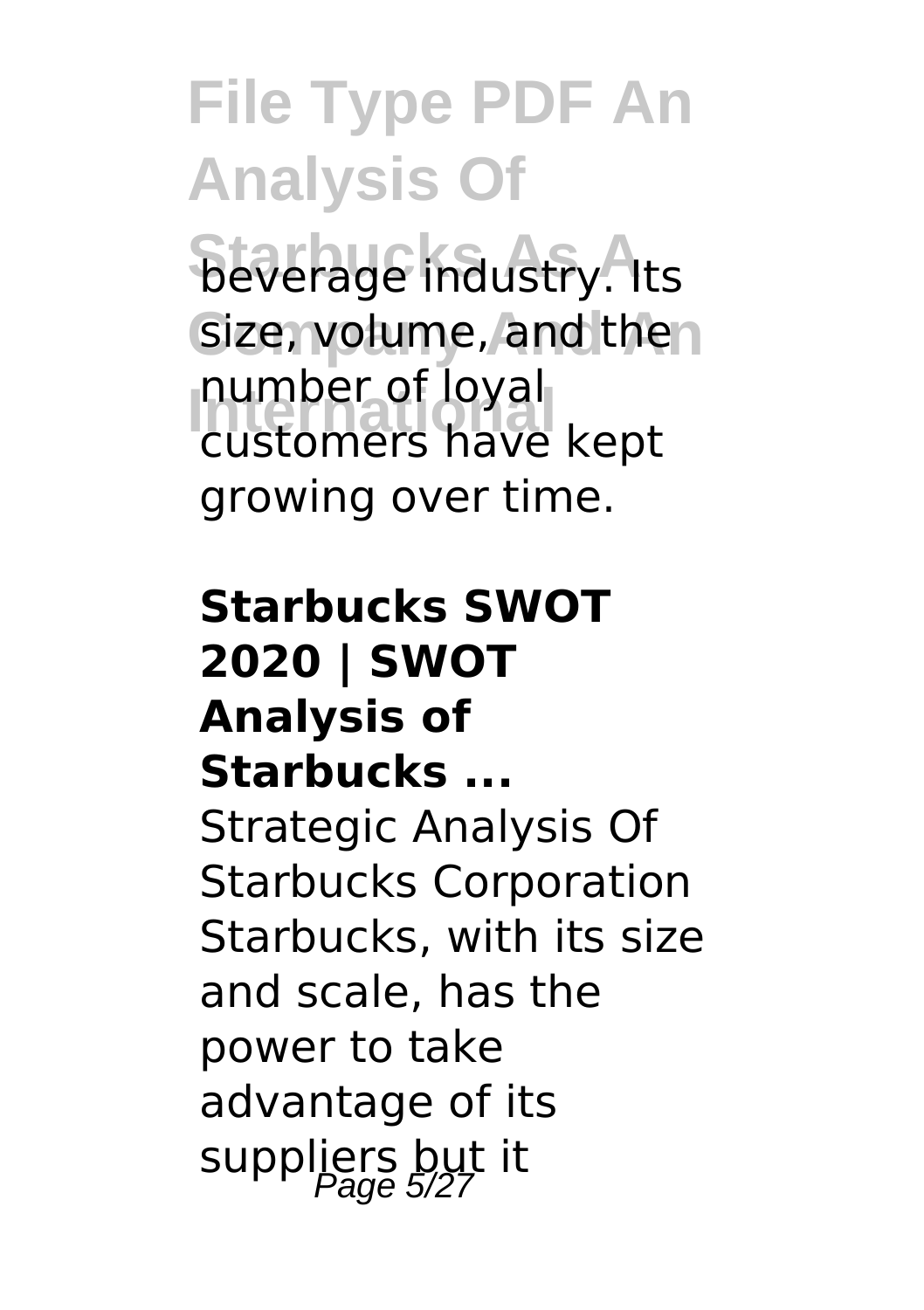**Staintains a Fair trade Certified coffee under International** equity (C.A.F.E) its coffee and farmer program, which gives its suppliers a fair partnership status, which yields them some moderately, low power. 7

### **Strategic Analysis Of Starbucks Corporation** Starbucks (formally

known as Starbucks Corporation) is the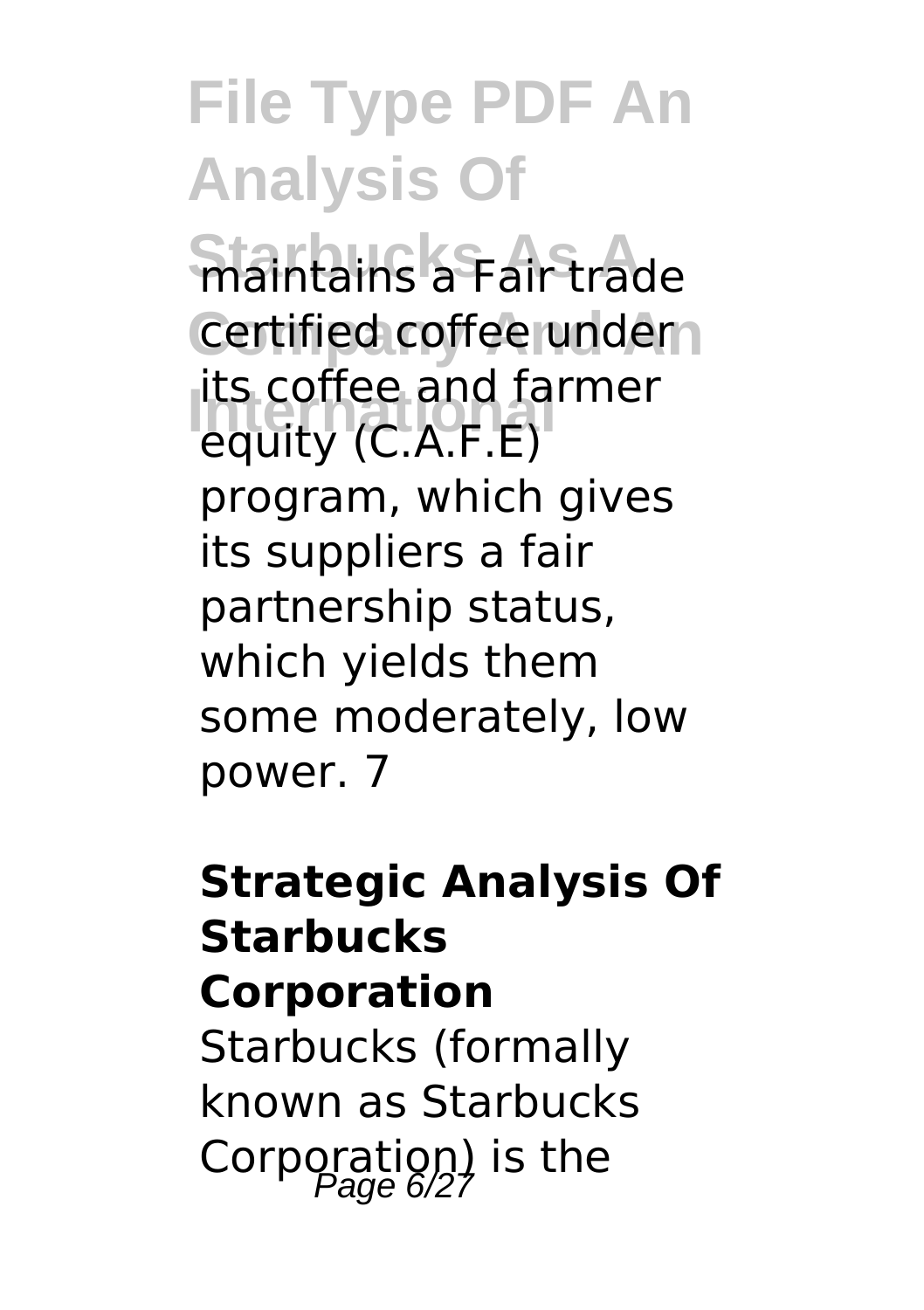**Starbucks As A** world's largest **Coffeehouse chain, An International** locations worldwide operating over 20,000 [1]. Since the chain's foundation in Seattle in 1971, Starbucks has been serving up hot and cold beverages (primarily coffee) as well as snacks. More recently, this transnational company has expanded into selling ...

### **SWOT Analysis of**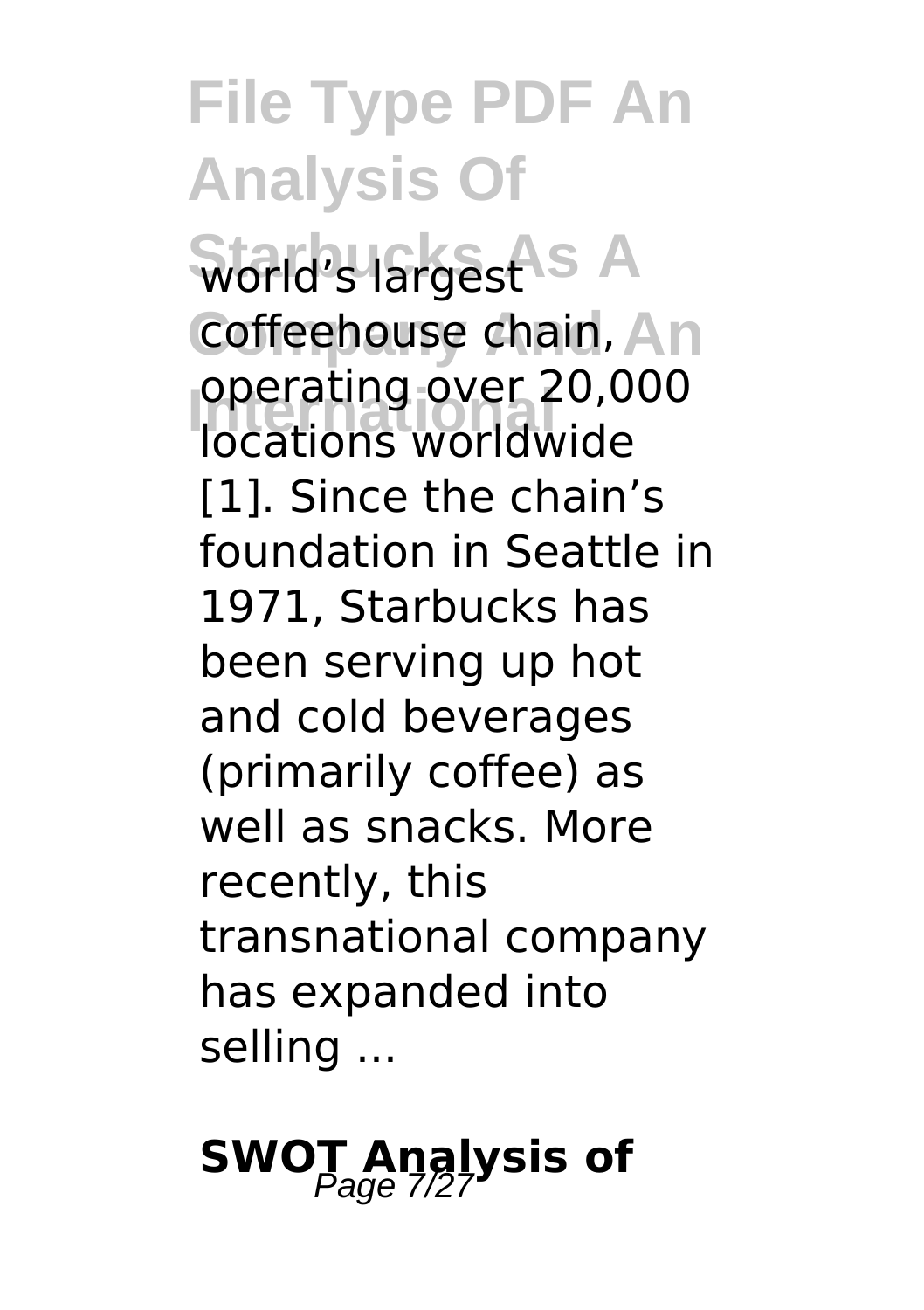**Starbucks, the A World's Leading ... International** Analysis Competitive Starbucks Competitive Analysis is defined as one of the critical parts which deal with identifying the key competitors of the company's product and services along with evaluating strategies adopted by competitors to determine their strengths and weaknesses as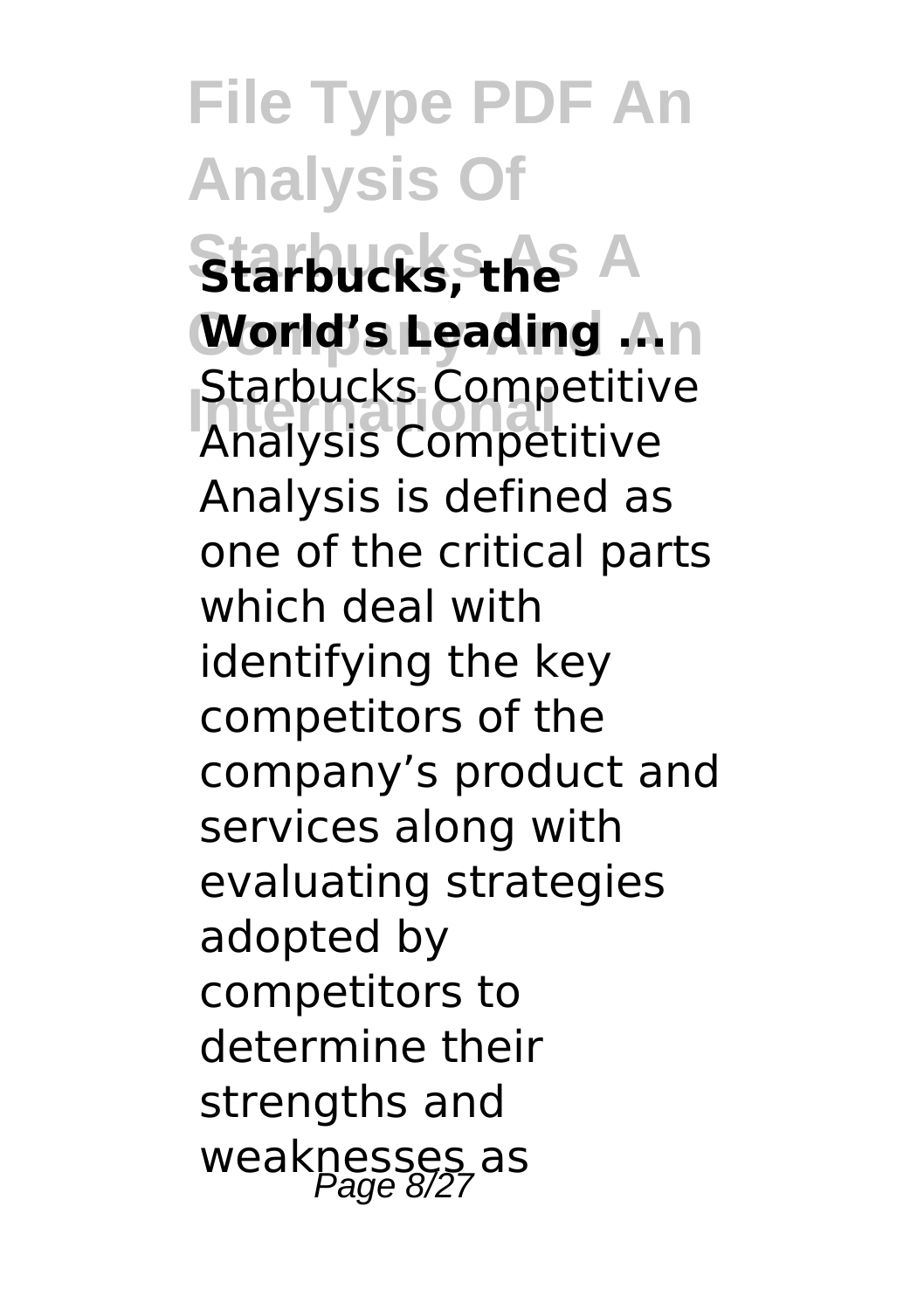**File Type PDF An Analysis Of Sompared to the A** product and service of **International** your company (Li, 2017).

**Starbucks Analysis | Competitive Analysis,SWOT Analysis ...** A SWOT analysis of Starbucks Coffee Company (Starbucks Corporation) shows a strong global position to address weaknesses and opportunities. The company must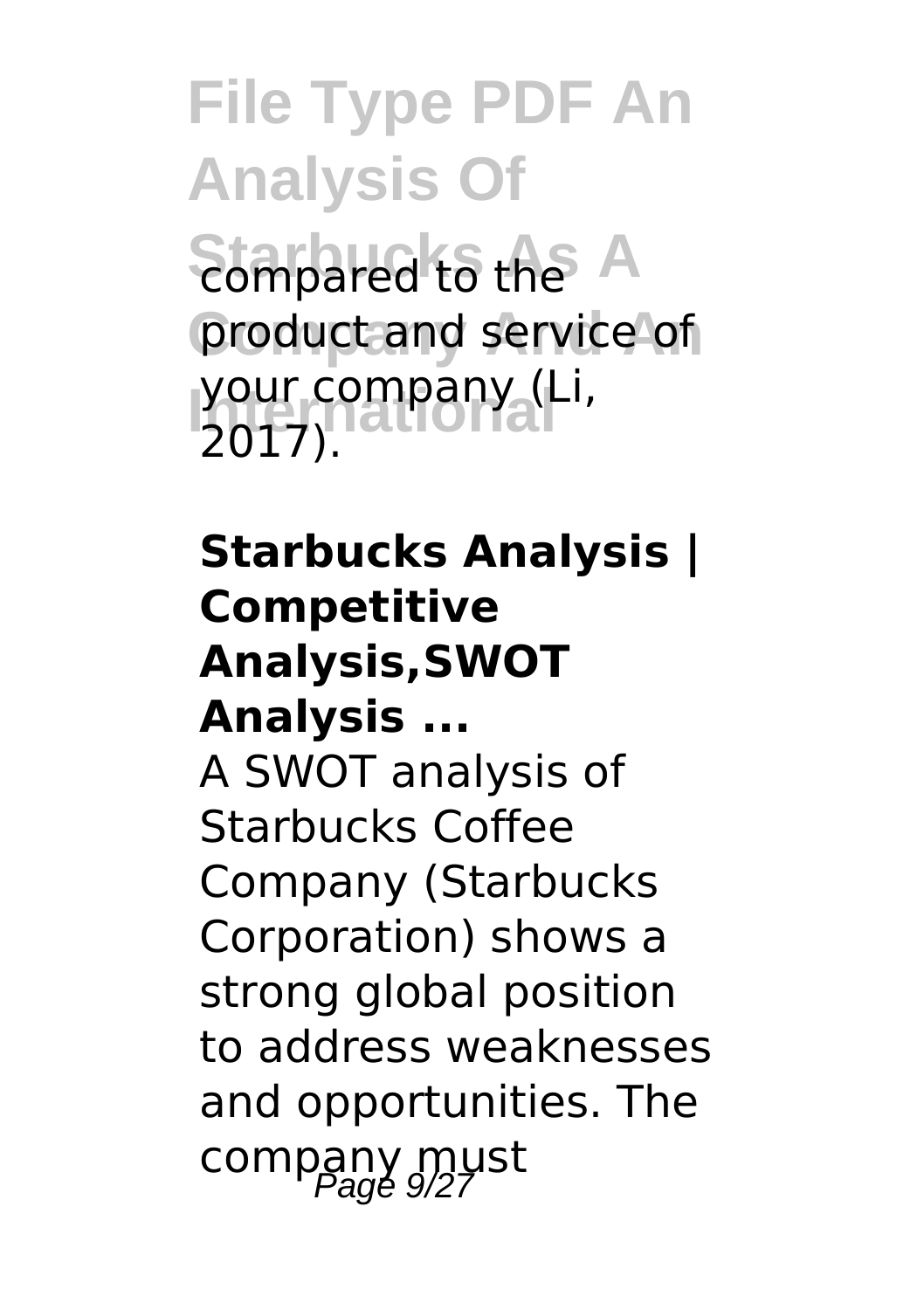**innovate and use its** strengths to address n **International** business environment threats in the external of the coffee and coffeehouse industries.

#### **Starbucks Coffee Company SWOT Analysis & Recommendations ...** Strengths in the SWOT analysis of Starbucks The following are the strengths of Starbucks: Precise segmentation : Starbucks has targeted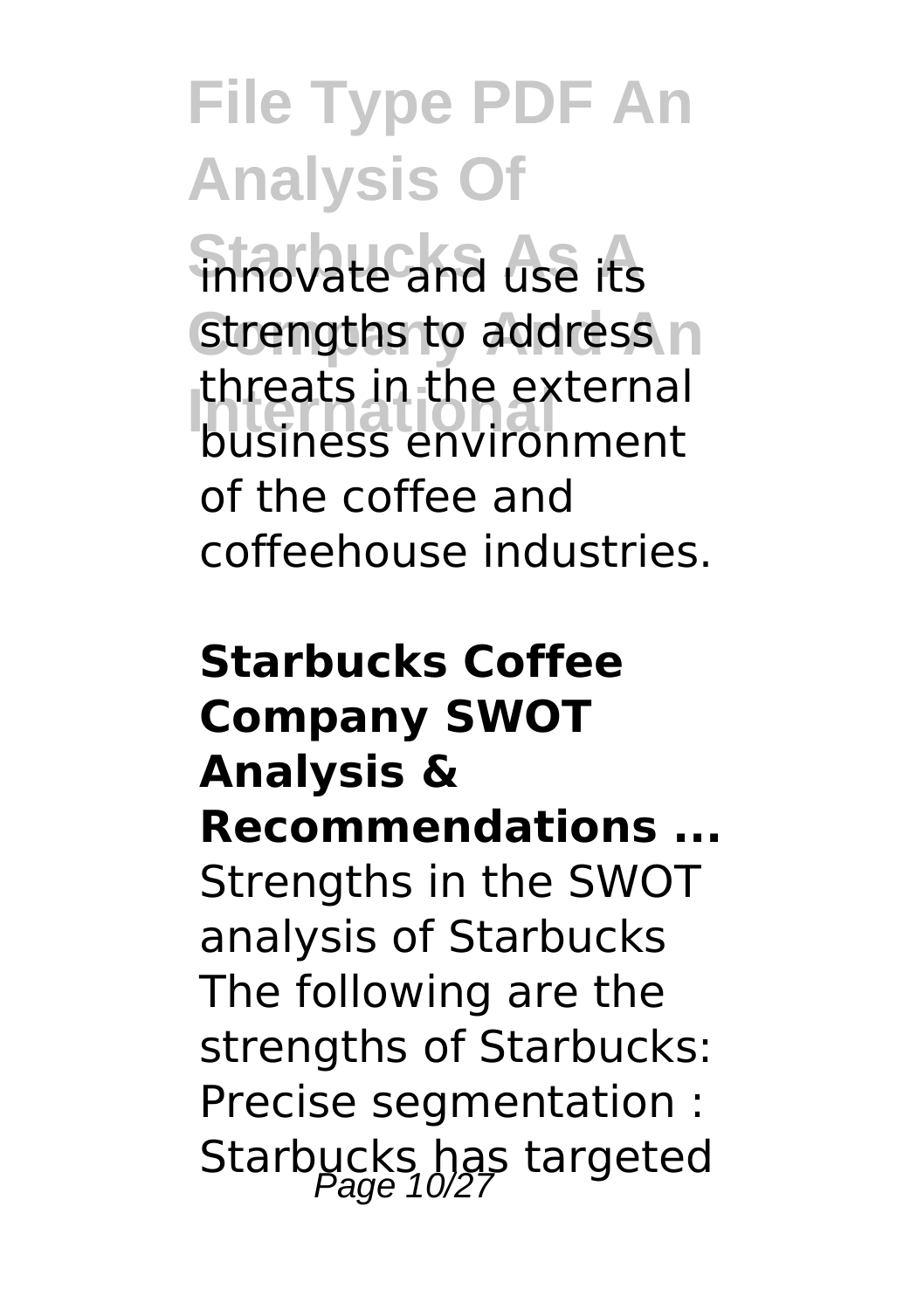the right segment of the market which is the **International** market.In order to premium one in the target this segment. the company has focused on providing comfort than convenience and valueadded services which make the customer feel that it is worth what is being paid for.

**SWOT analysis of starbucks**  starbucks **SWOT**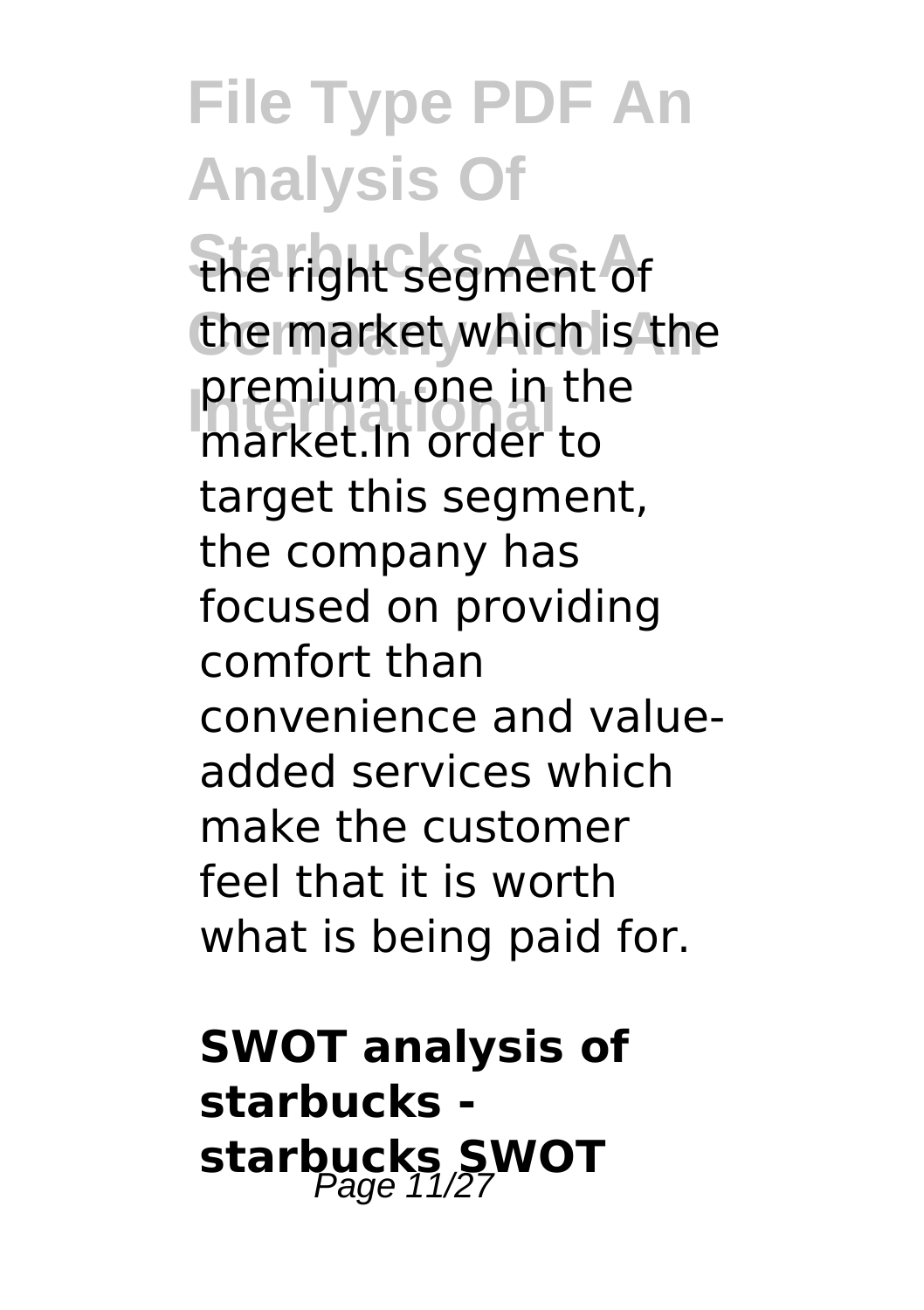**File Type PDF An Analysis Of Starbucks As A In 40 countries nd An International** stores and all the Starbucks have 15,000 services and products offered by the Starbucks are accepted by the consumers. This increases the potential customers and sales for the company and is considered as the biggest advantage. The other strength of the company is that among the people they have a good impression.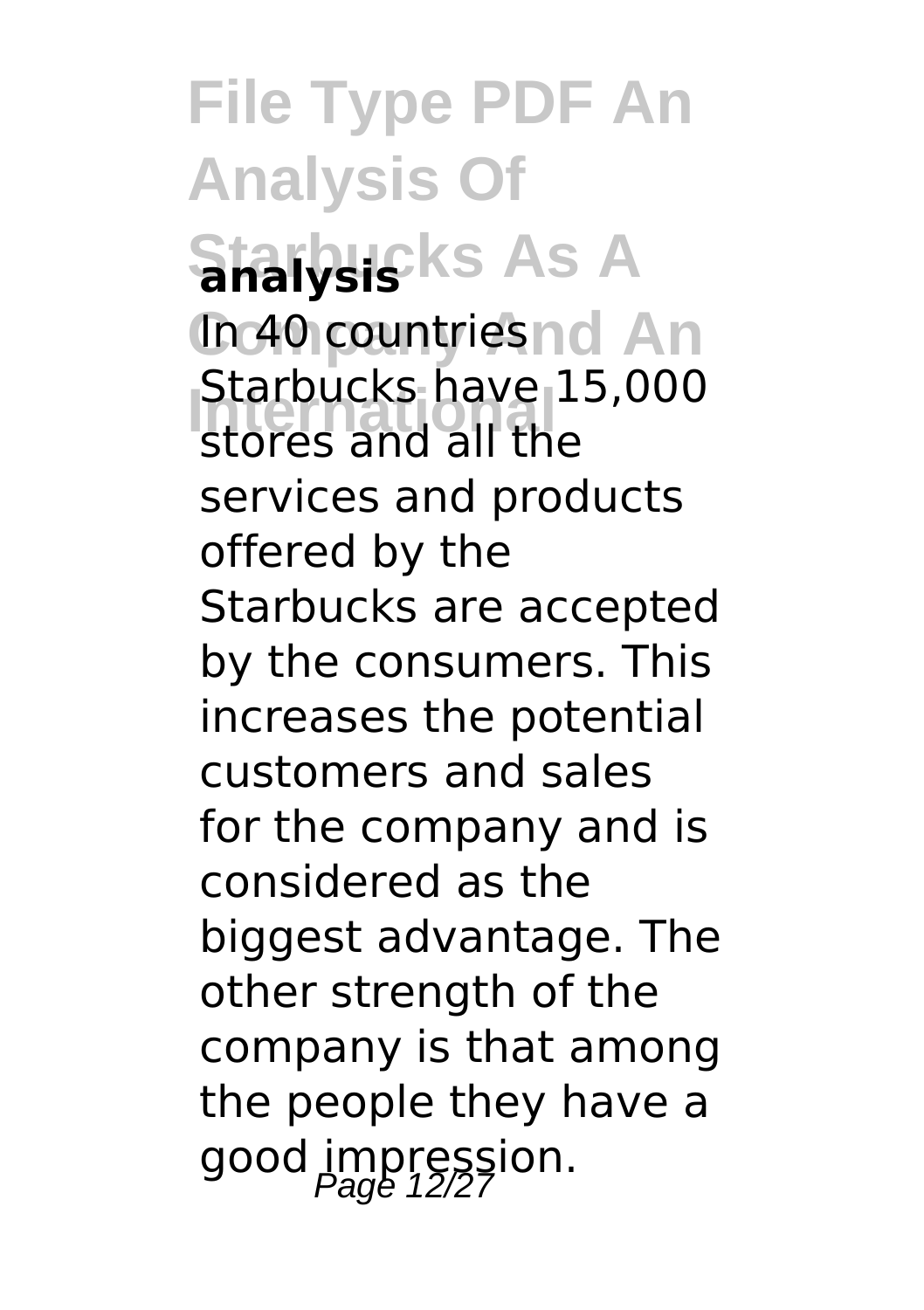### **File Type PDF An Analysis Of Starbucks As A**

**Industry and nd An Marketing analysis**<br>
of Starbucks Coffee **of Starbucks Coffee** Business Model Analysis of Starbucks. The business model concept is defined as the value a company offers to customers and the architecture of the firm and its network of partners for creating, marketing, and delivering this value in order to generate profitable and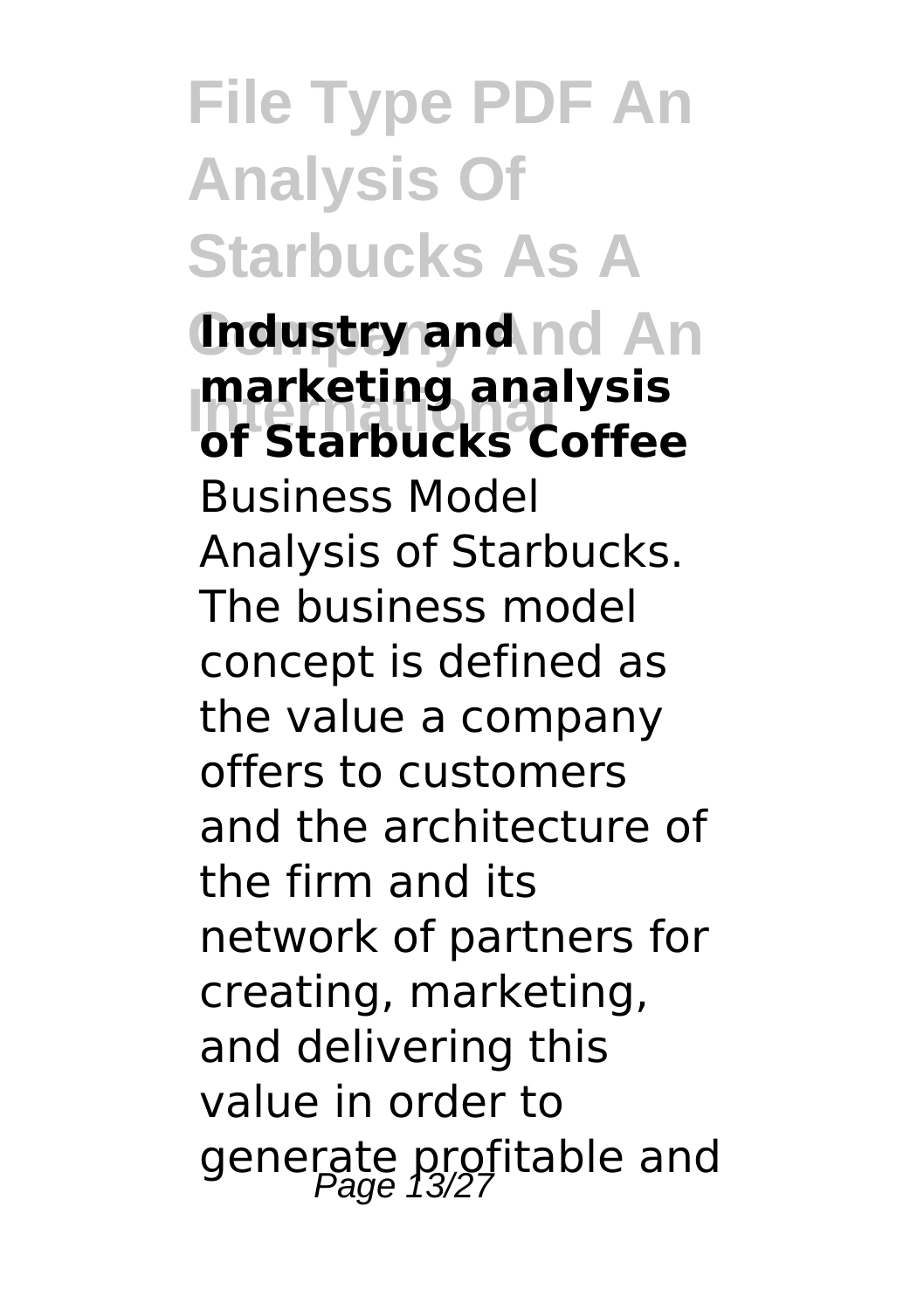Sustainable revenue **streams. It alsond An International** of both how the consists of a narrative business works and how it makes a profit.

#### **Business Model Analysis of Starbucks - MBA Knowledge Base** Starbucks rst opened in Seattle in 1971 (Starbucks, 2014) and has grown from one store to 19,767 stores today, With over 160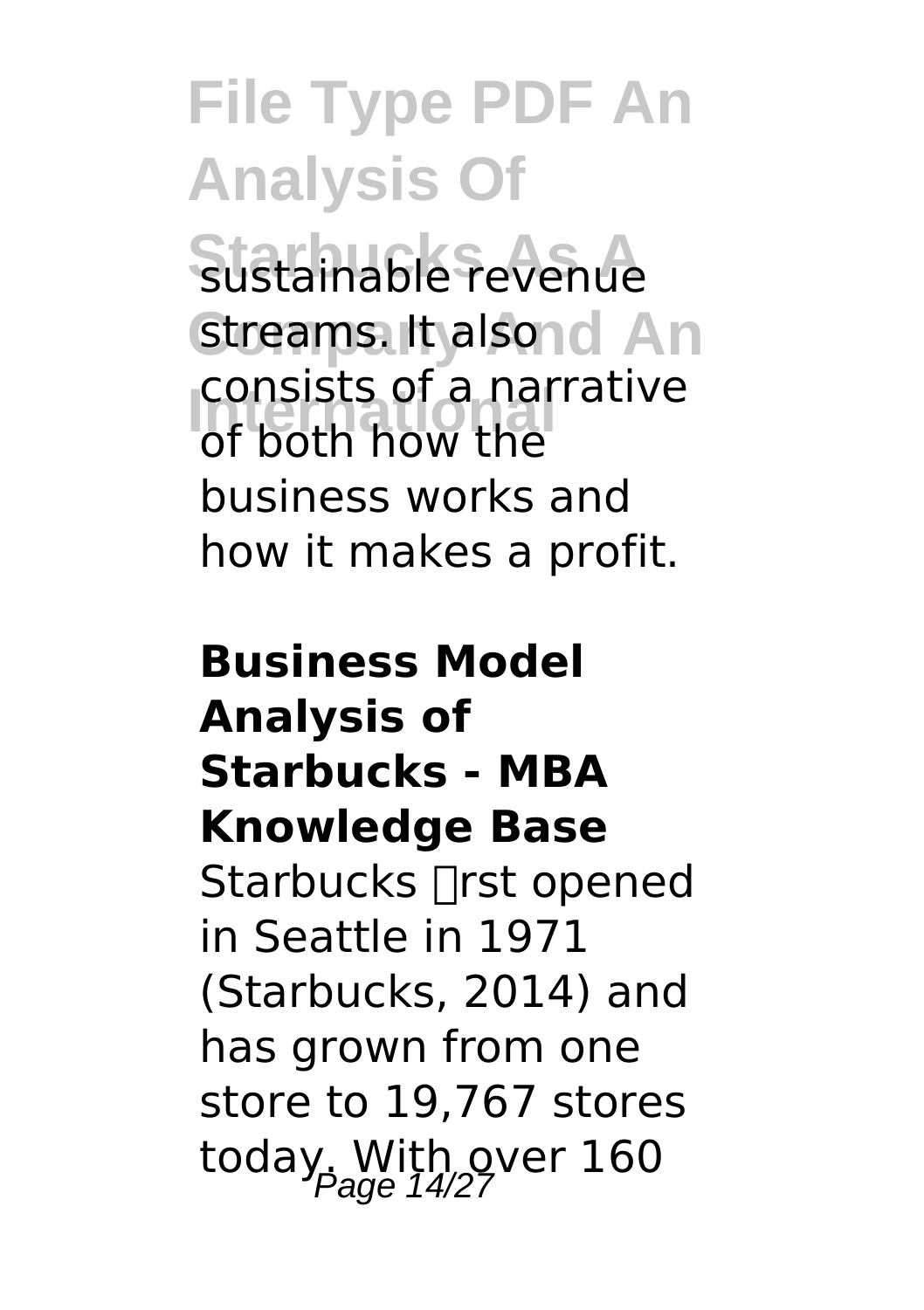**Starbucks As A** thousand employees worldwide (Forbes, An 2013) this company has become...

#### **(PDF) Starbucks Marketing Analysis - ResearchGate**

Starbucks is a globally recognized coffee and beverages brand that has rapidly made strides into all major markets of the world. The company has a lead over its nearest competitors including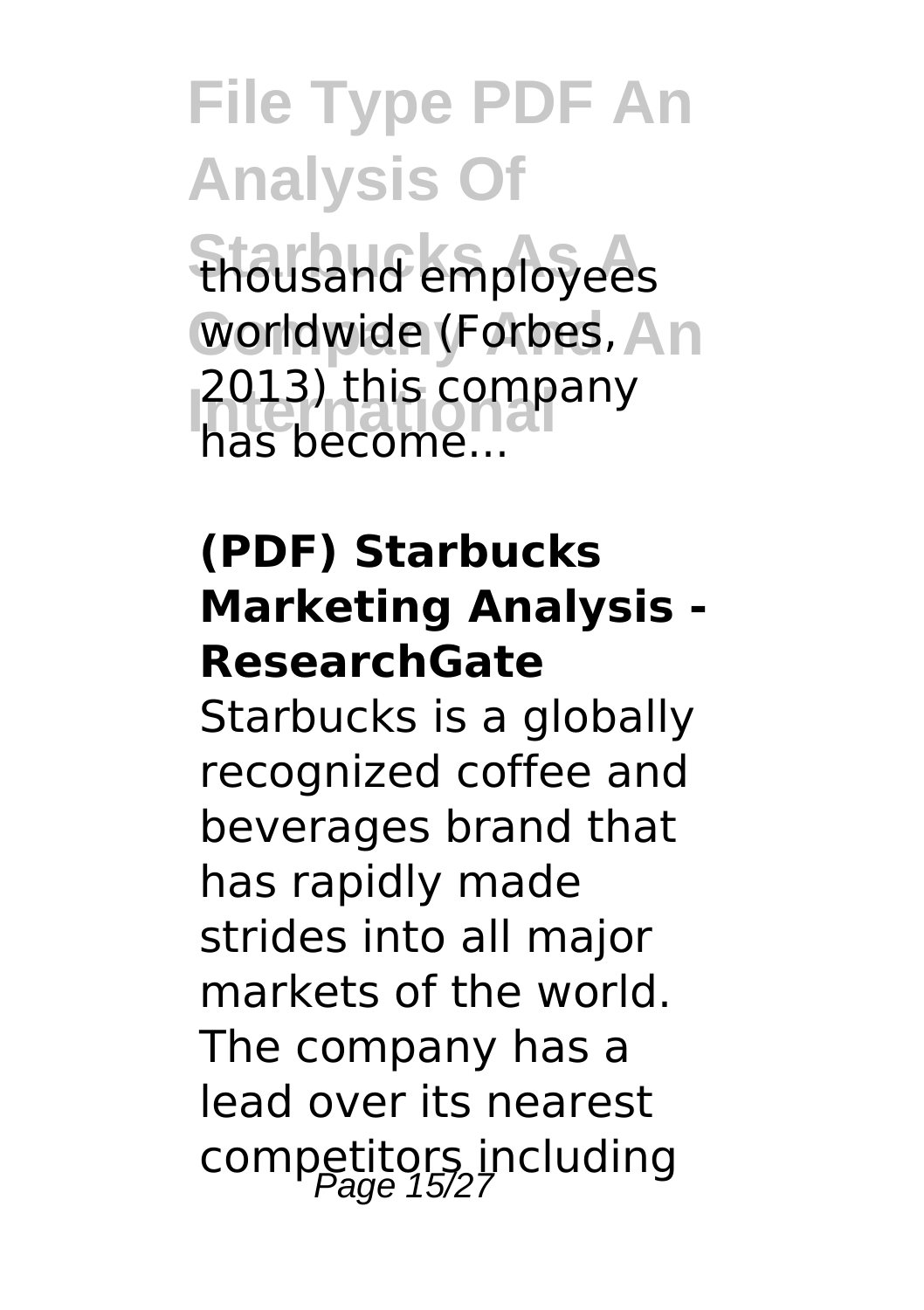**Barista and other A** emerging competitors. **International** well known throughout Indeed, Starbucks is so the western hemisphere that it has become a household name for coffee.

#### **SWOT Analysis of Starbucks - Management Study Guide**

The preceding analysis proves the point that Starbucks is operating in a relatively stable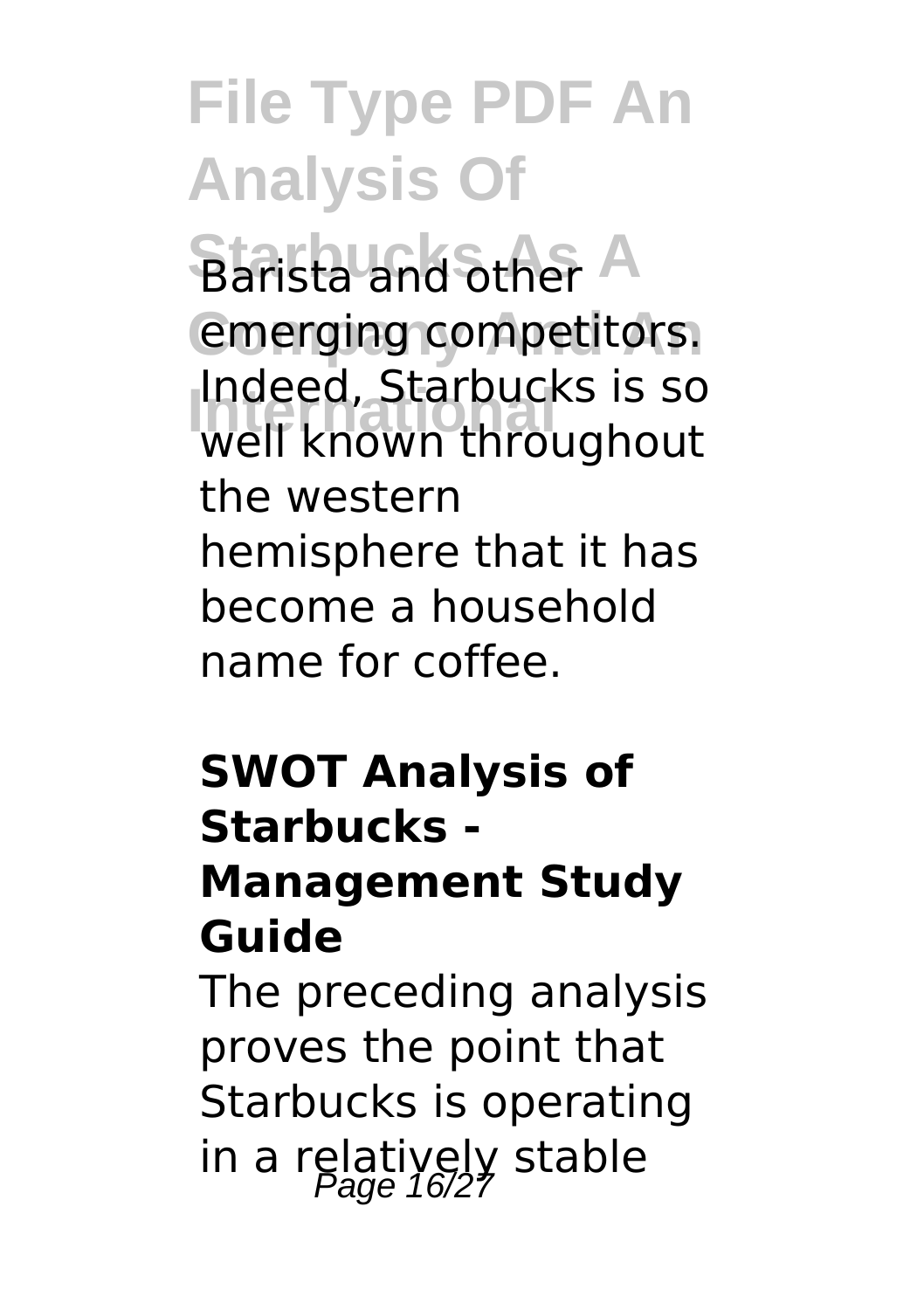**Starhal environment. The main reason for h International** operates in the Food this is the fact that it and Beverages space which means that despite the recession, consumers cut down on the consumption to a certain extent and not completely.

### **PESTLE Analysis of Starbucks - Management Study Guide** Starbucks also known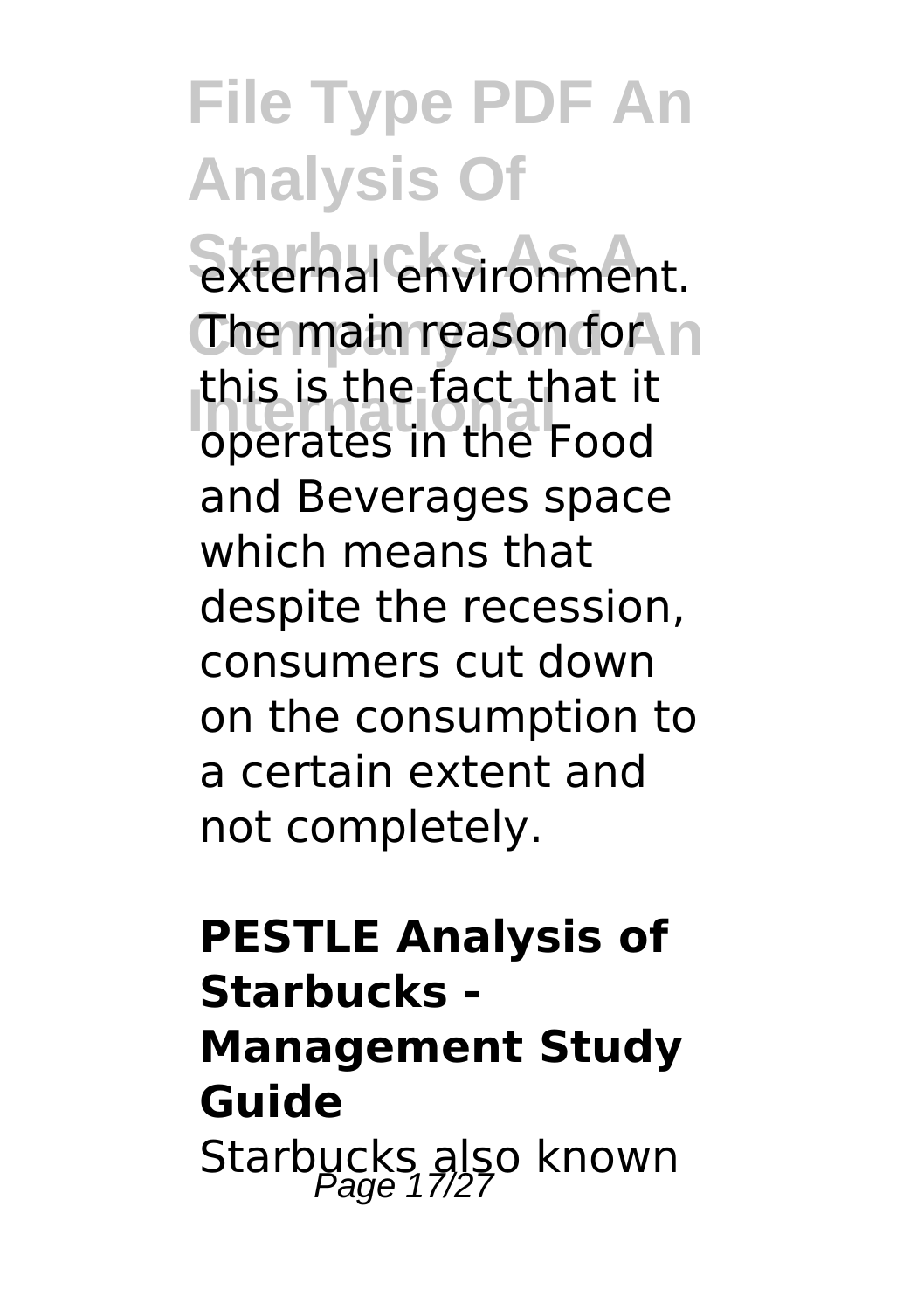**Starbucks Coffee** Company, is a nd An **International** chain providing hot and premium coffeehouse cold coffee beverages, tea and snacks. The company is enjoying a huge presence in 30,000 location and 78 markets. Presented below is the swot analysis of Starbucks which will analyze the company's strengths, weaknesses, opportunities, and threats.<br>threats.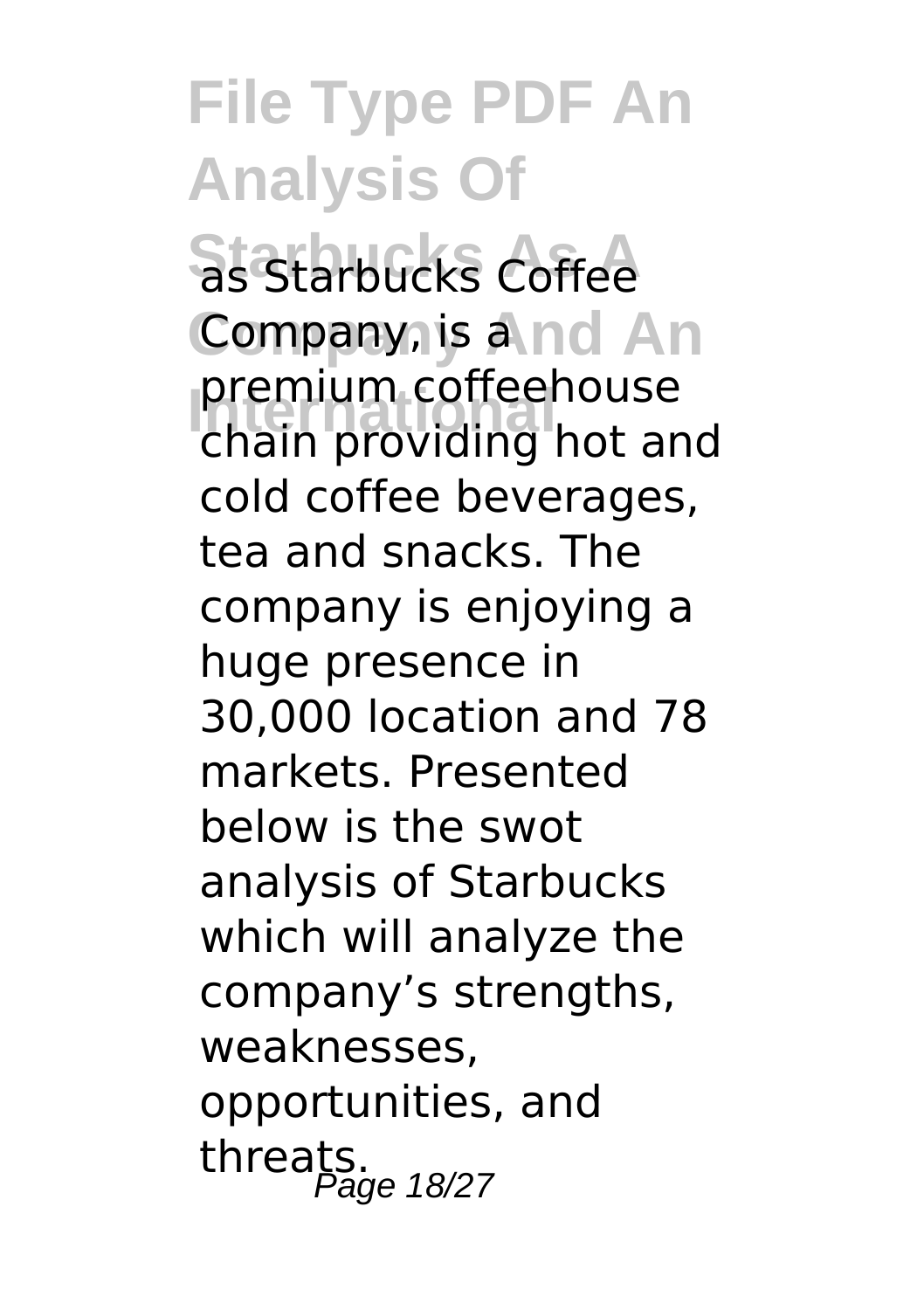**File Type PDF An Analysis Of Starbucks As A**

**SWOT Analysis of An International Premium Coffeehouse Chain** Starbucks SWOT analysis Strengths. 1. Operating efficiency and strong growth leading to superior financial performance. 2019 marked continuing Starbucks growth both financially and physically. The company had yet another great financial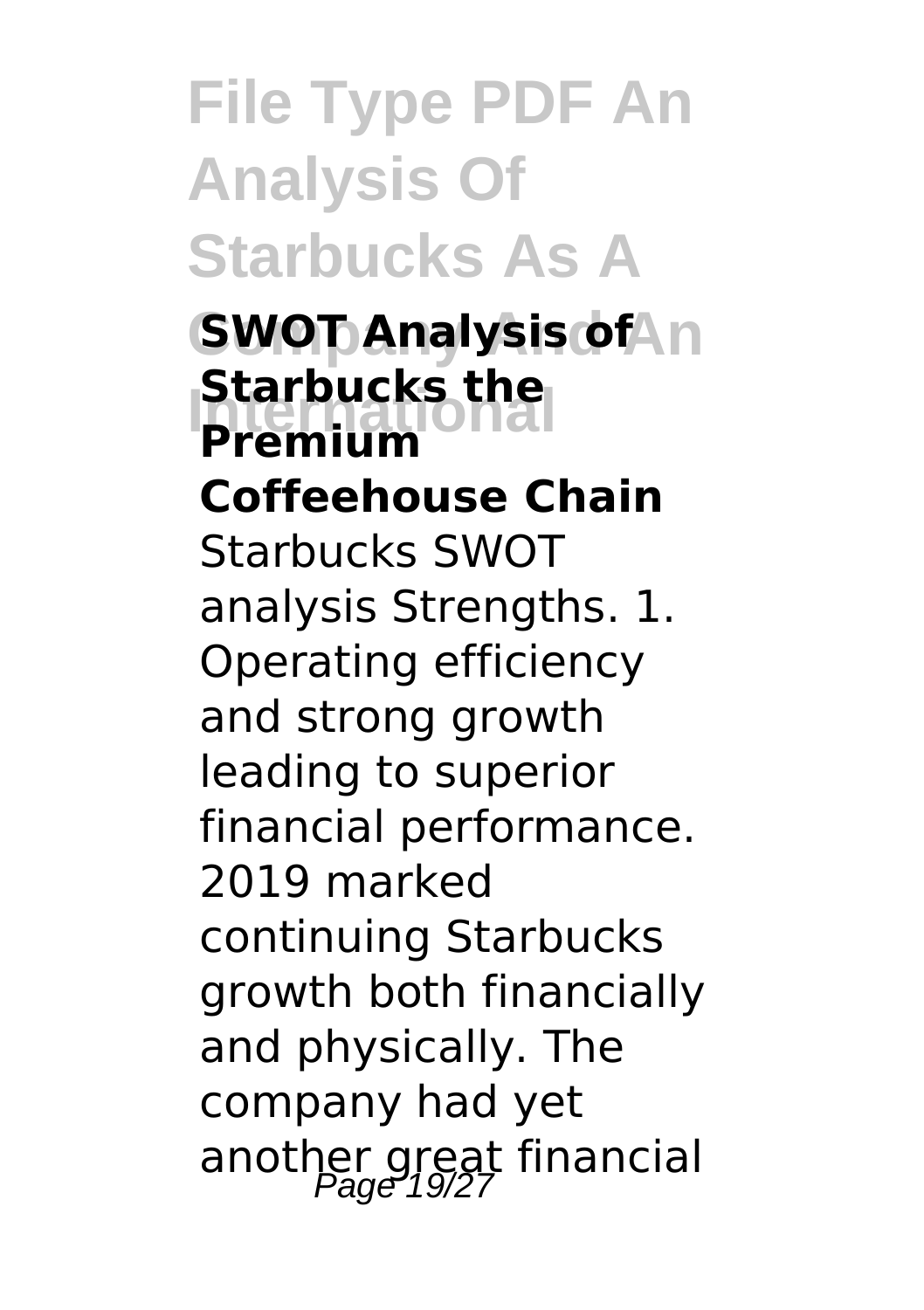**File Type PDF An Analysis Of** year. The company's revenue grew by 7.2% and 1,932 new stores were opened.

#### **Starbucks SWOT Analysis (6 Key Strengths in 2020) - SM Insight**

This report will provide a short overview of Starbucks strengths, weaknesses, opportunities and threats in form of a SWOT analysis. Starbucks' major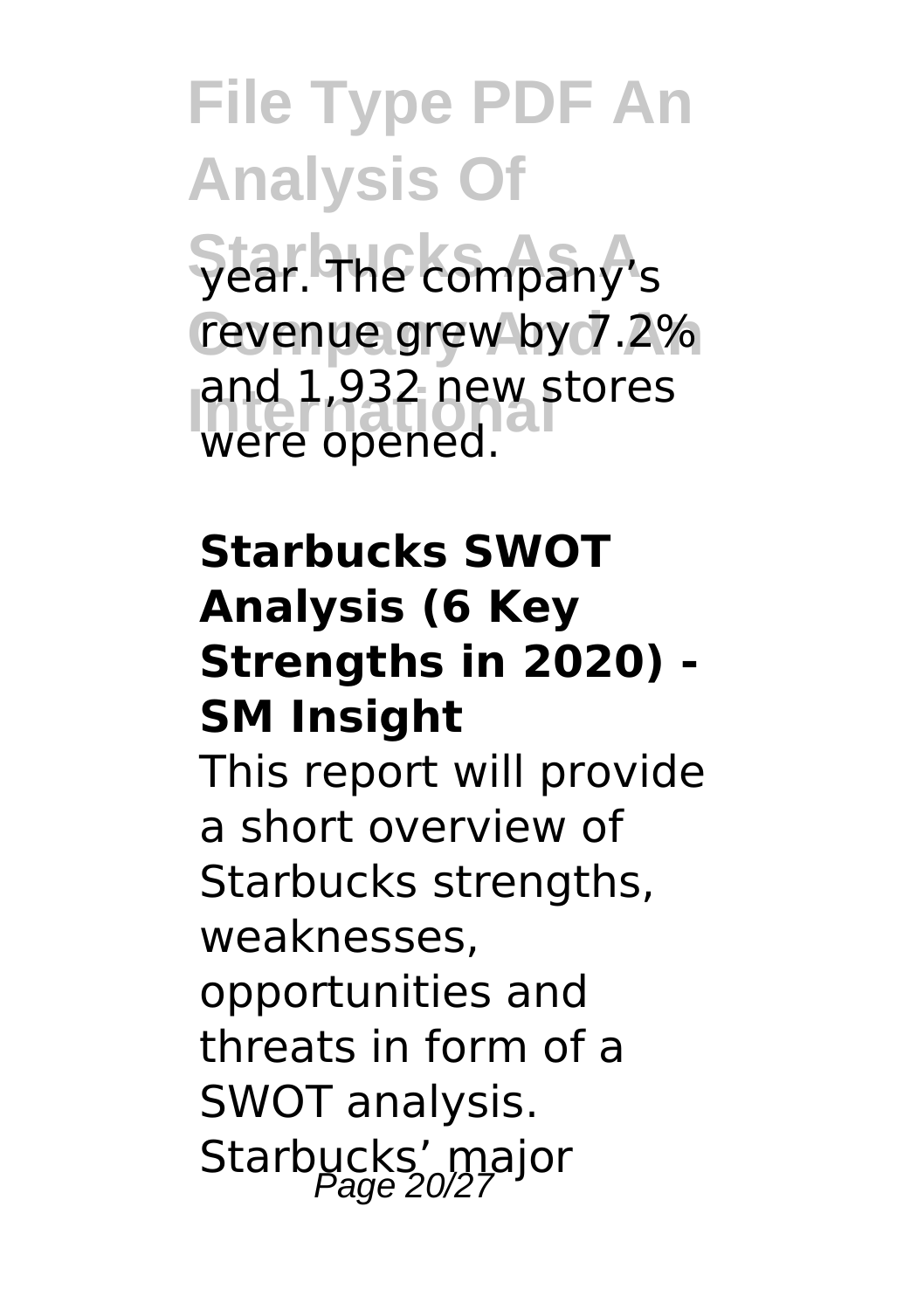**Strength appears to be** its HR practices and n the investment they<br>make in employees make in employees. Happy employees create happy customers is Starbucks' maxim. Very clearly this report shows that it is essential for Starbucks to sustain and enhance their HR ...

**A Situational Analysis of Starbucks -**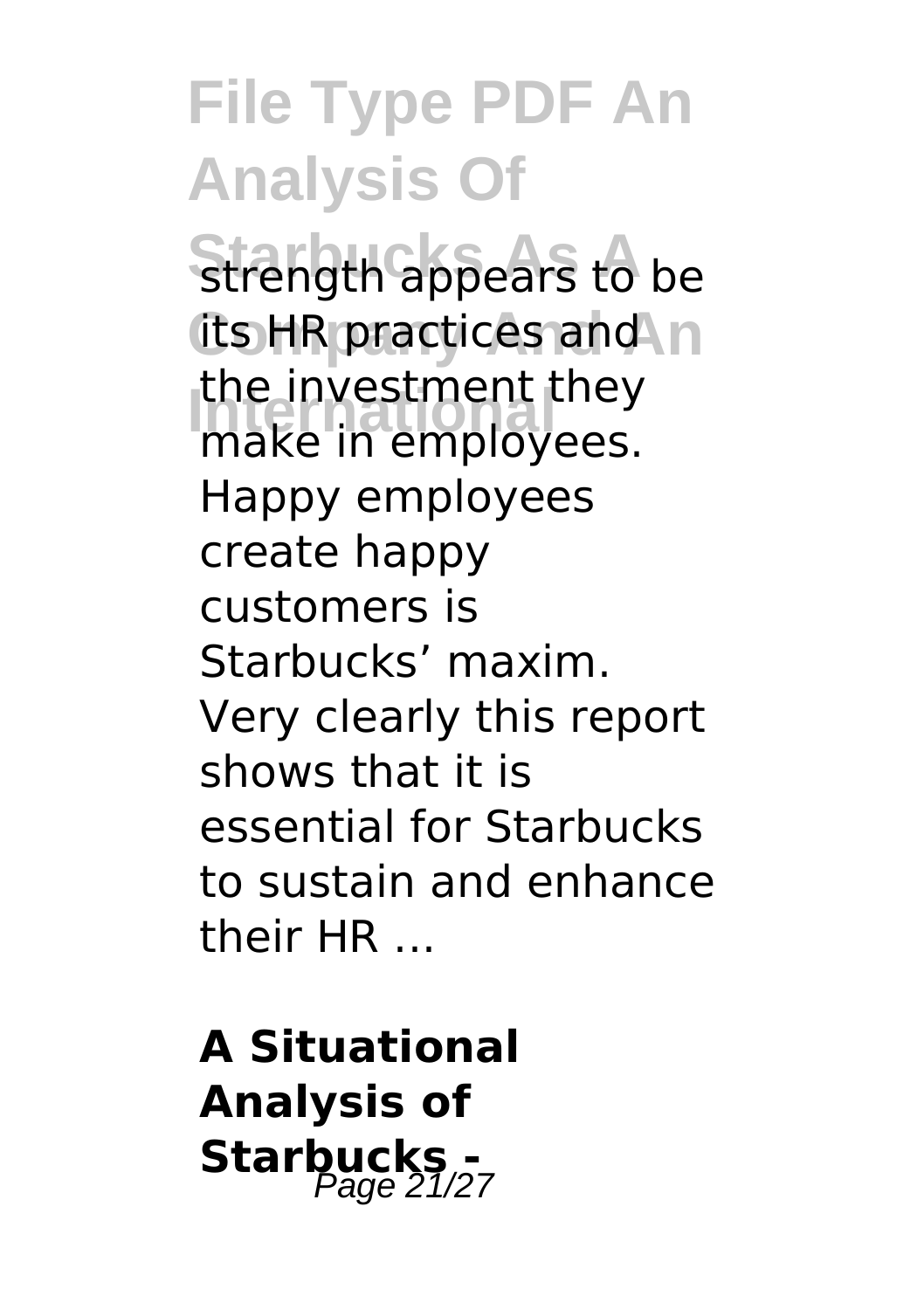### **File Type PDF An Analysis Of Starbucks As A Kazmaier Language Company And An ... International Stationals**<br> **International Specialty** Starbucks is the coffee retailer that presents in 80 countries with more than 29,300 shops, in which 14,000 shops are managed through franchising agreement and the rest are owned and operated by Starbucks. The U.S market accounts for the majority of

Starbucks' revenue.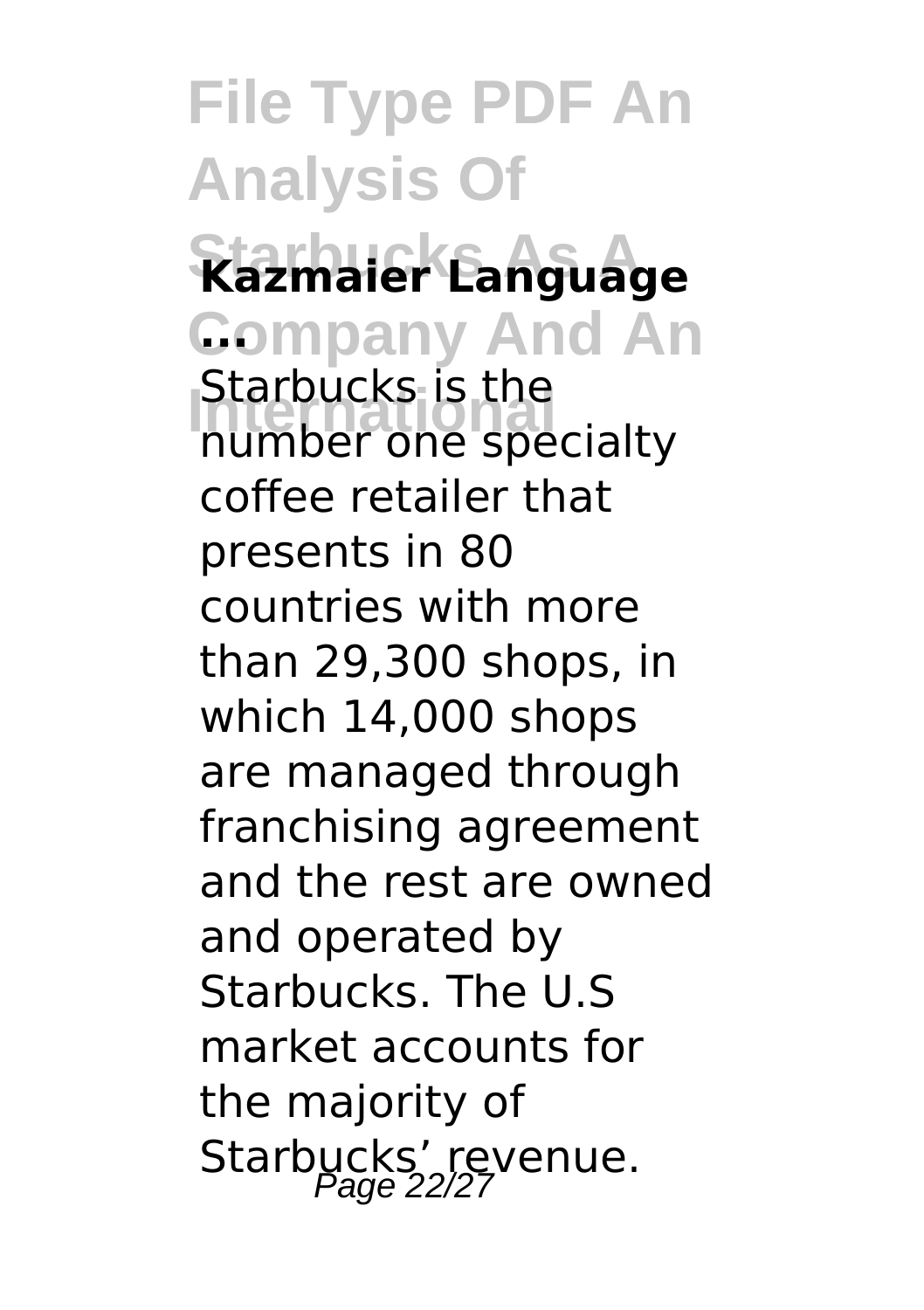**Starbucks As A** Let's dive in a detailed swot analysis of the **In International** company

#### **SWOT Analysis of Starbucks| Starbucks Strengths and ...**

Starbucks: Starbucks is mainly a customeroriented company, and they are trying all the time to provide the best product at a reasonable price. They make every moment of the customers unique.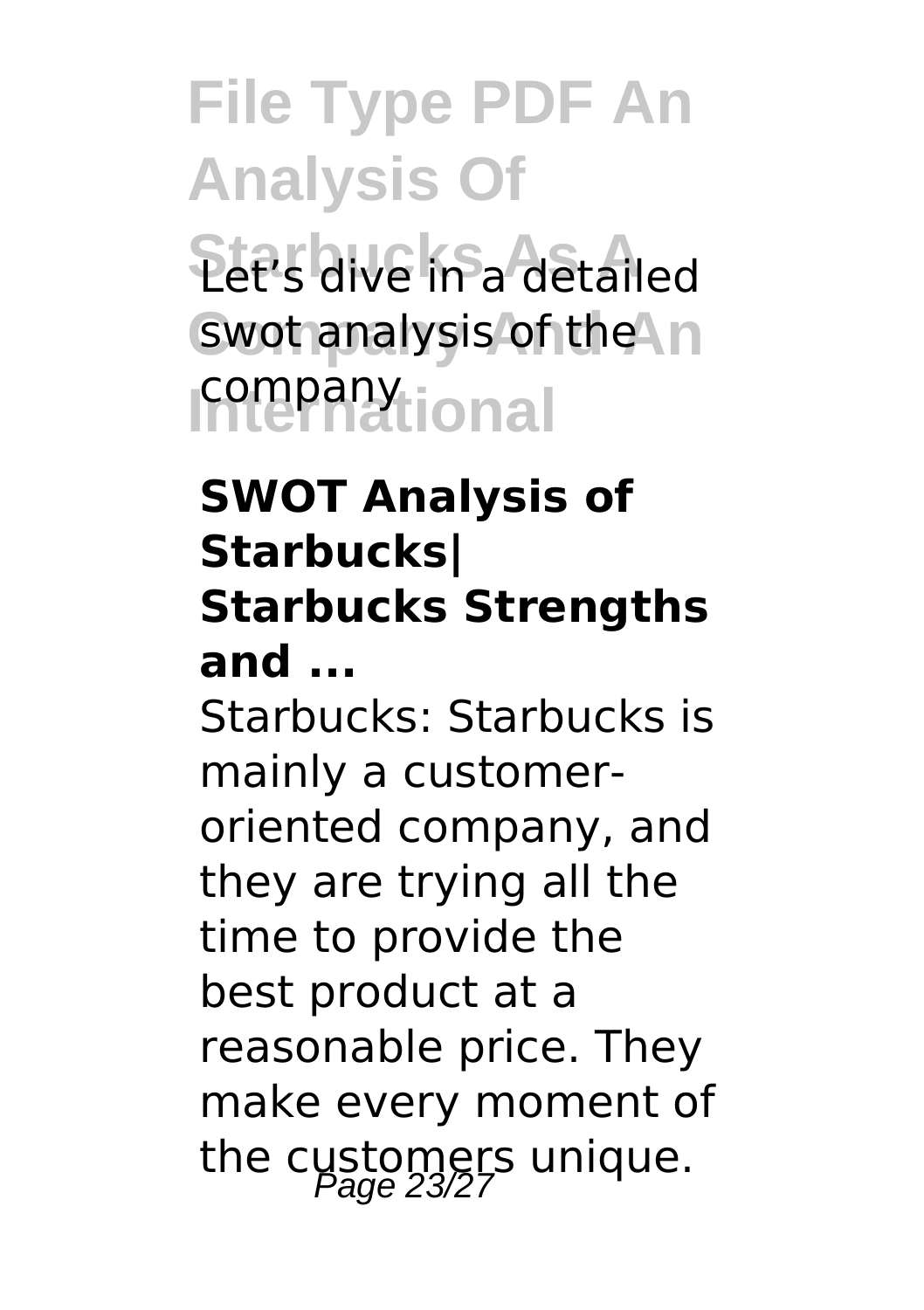**That's why they are** Staying in the mind of **International Customers (Kotler and** Lee, 2017).

#### **Marketing Analysis of Starbucks: SWOT, PESTEL and ...**

If you have an interest in the Starbucks SWOT analysis, you are in the right place. Based in the United States of America, Starbucks runs one of the biggest coffeehouses the world over. And despite the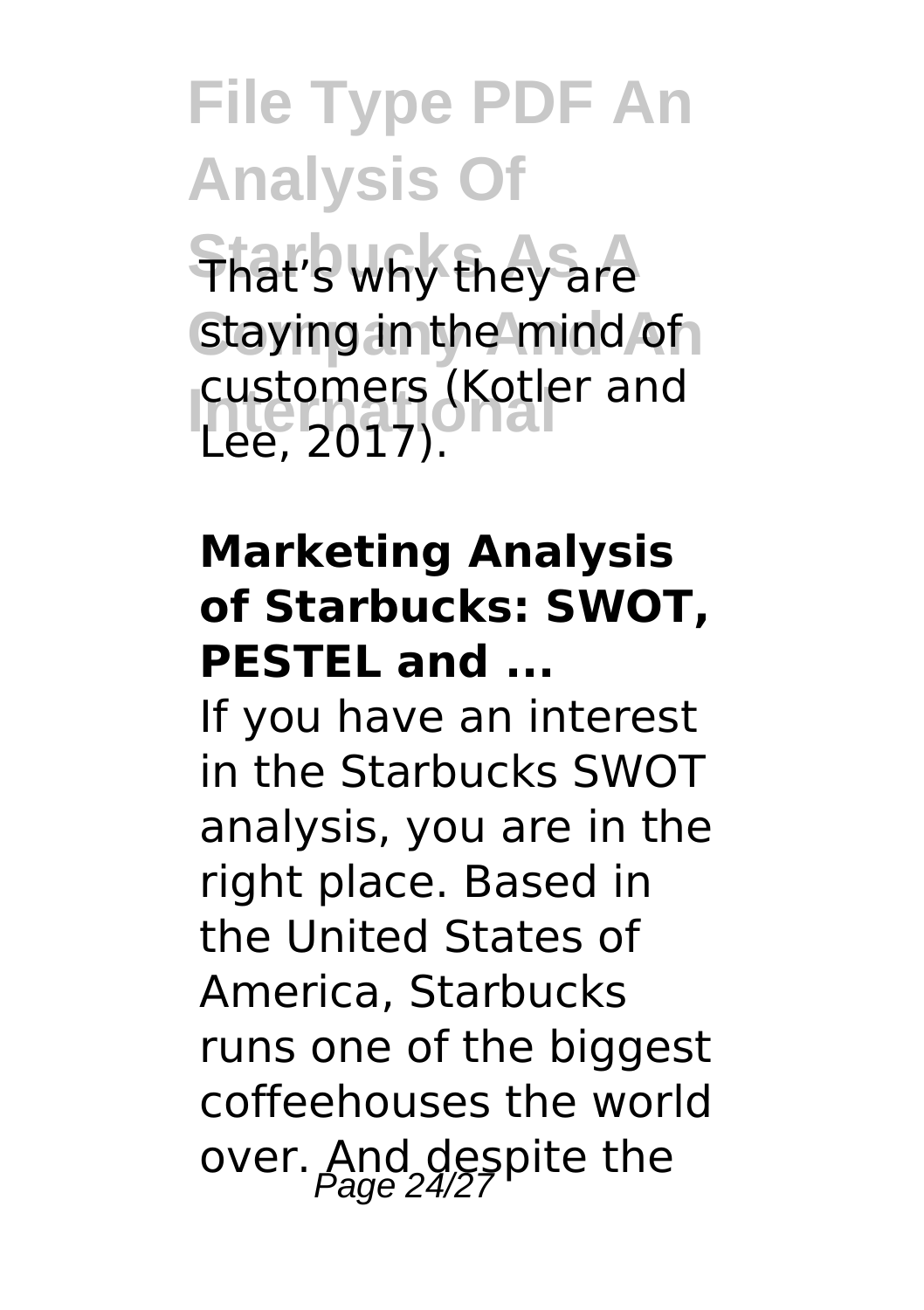**Staduct it sells, the Company keeps raking** In billions of dollars<br>
annually. Starbucks is in billions of dollars a brand that's not afraid of penetrating any market.

### **SWOT Analysis of Starbucks - Management Study HQ** SWOT Analysis of Starbucks in 2020 | Starbucks SWOT. Starbucks is the major coffee brand in the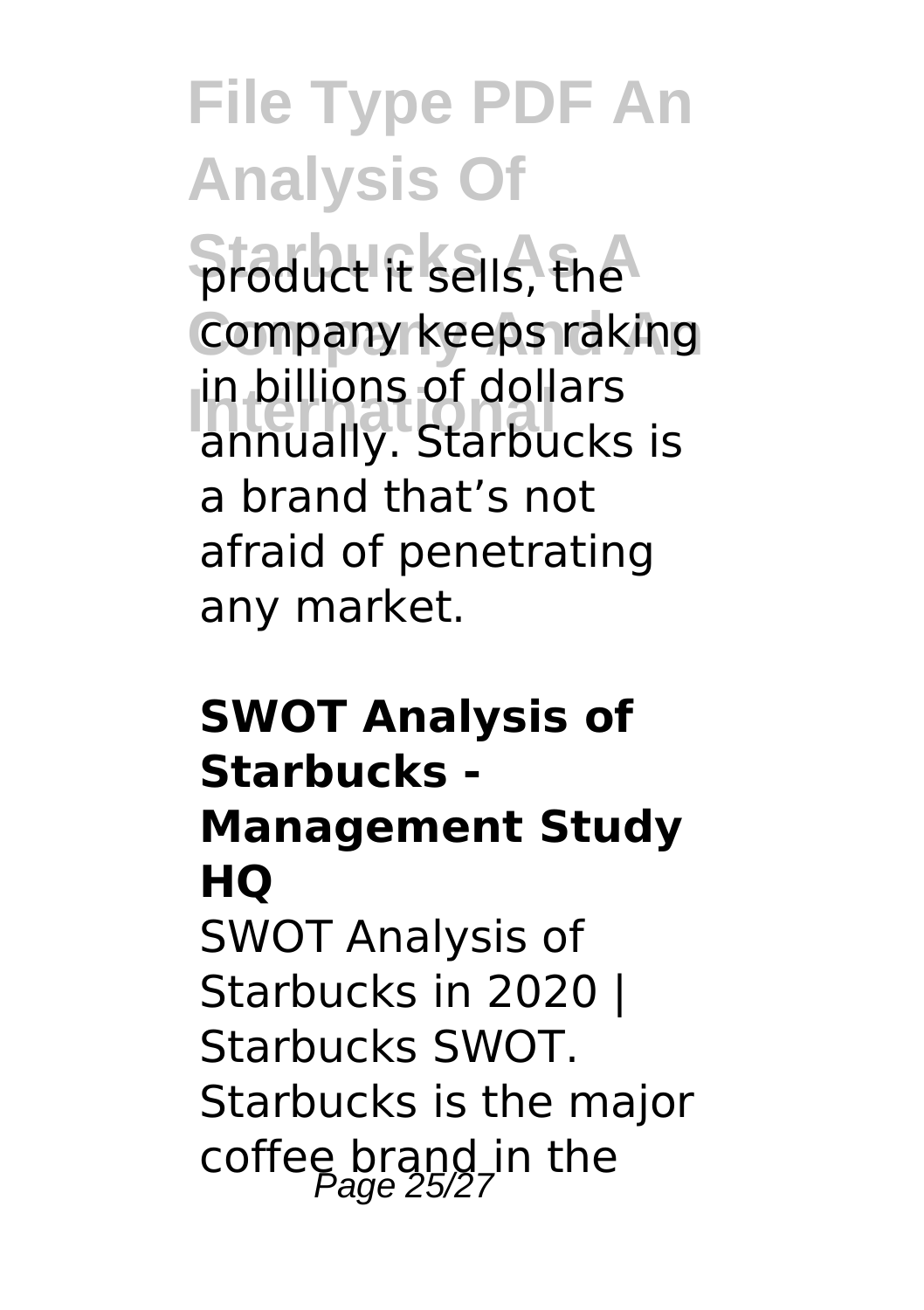**World.** Over the past few years, its revenue **International** The company has been has increased steadily. restructuring recently to focus on its core business area and make it more profitable. During the year 2019, Starbucks has seen an impressive financial performance.

Copyright code: [d41d8cd98f00b204e98](/sitemap.xml)